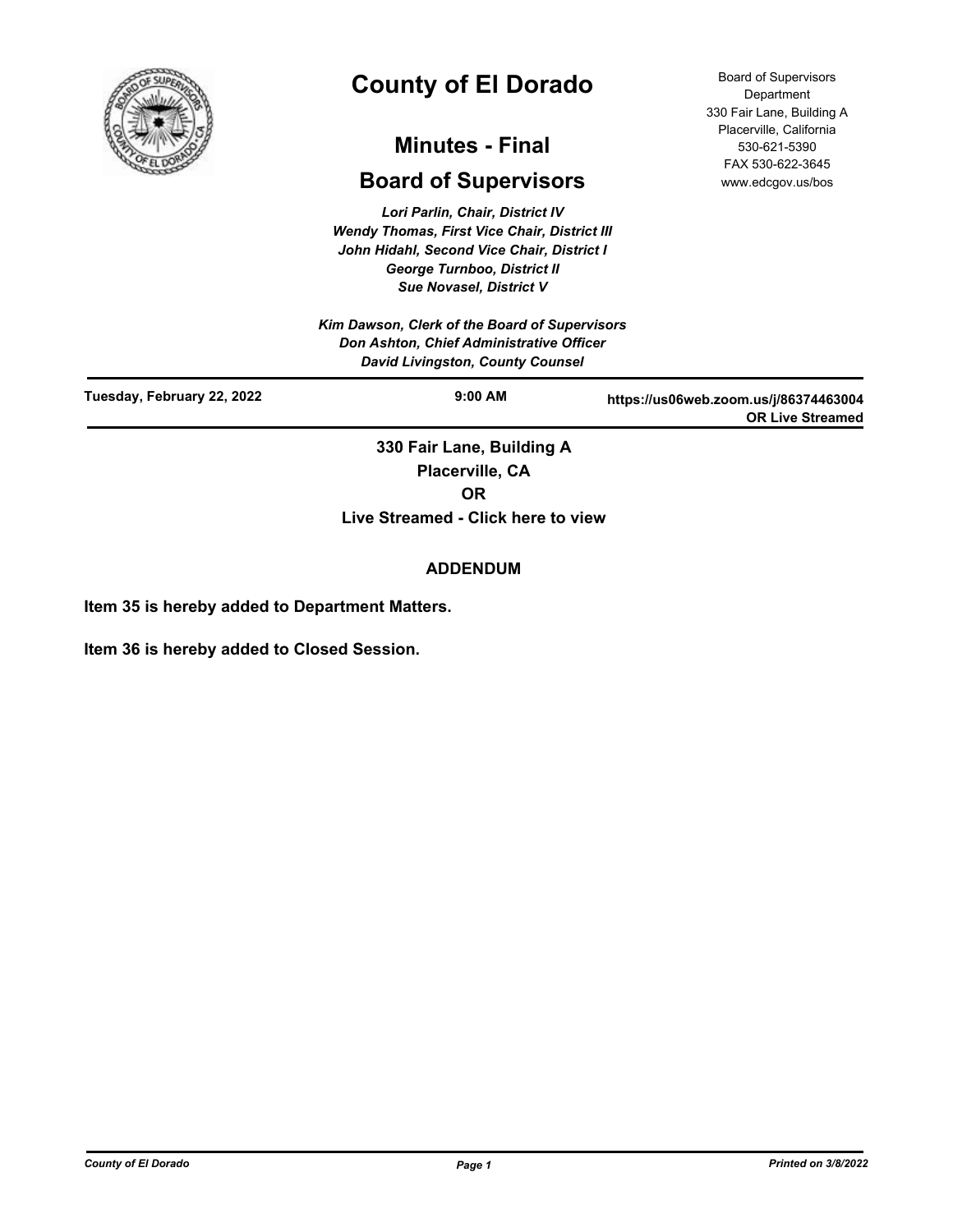**PUBLIC PARTICIPATION INSTRUCTIONS: The Board of Supervisors meeting room will be open to the public. The meeting will continue to be live-streamed via Zoom and YouTube.**

**Members of the public may address the Board in-person or via Zoom to make a public comment. The public should call into 530-621-7603 or 530-621-7610. The Meeting ID is 863 7446 3004. Please note you will be able to join the live-stream 15 minutes prior to the posted meeting start time.**

**To observe the live stream of the Board of Supervisors meeting go to https://us06web.zoom.us/j/86374463004.**

**To observe the Board of Supervisors meetings via YouTube, click https://www.youtube.com/channel/UCUMjDk3NUltZJrpw2CL7Zkg.**

**If you are joining the meeting via zoom and wish to make a comment on an item, press the "raise a hand" button. If you are joining the meeting by phone, press \*9 to indicate a desire to make a comment. Speakers will be limited to 3 minutes.**

**By participating in this meeting, you acknowledge that you are being recorded.**

**If you choose not to observe the Board of Supervisors meeting but wish to make a comment on a specific agenda item, please submit your comment in writing. You are encouraged to submit your comment in writing by 4:00 PM on the Monday before the meeting to ensure the Board of Supervisors has adequate time to review. Please submit your comment to the Clerk of the Board at edc.cob@edcgov.us. Your comment will be placed into the record and forwarded to the Board of Supervisors.**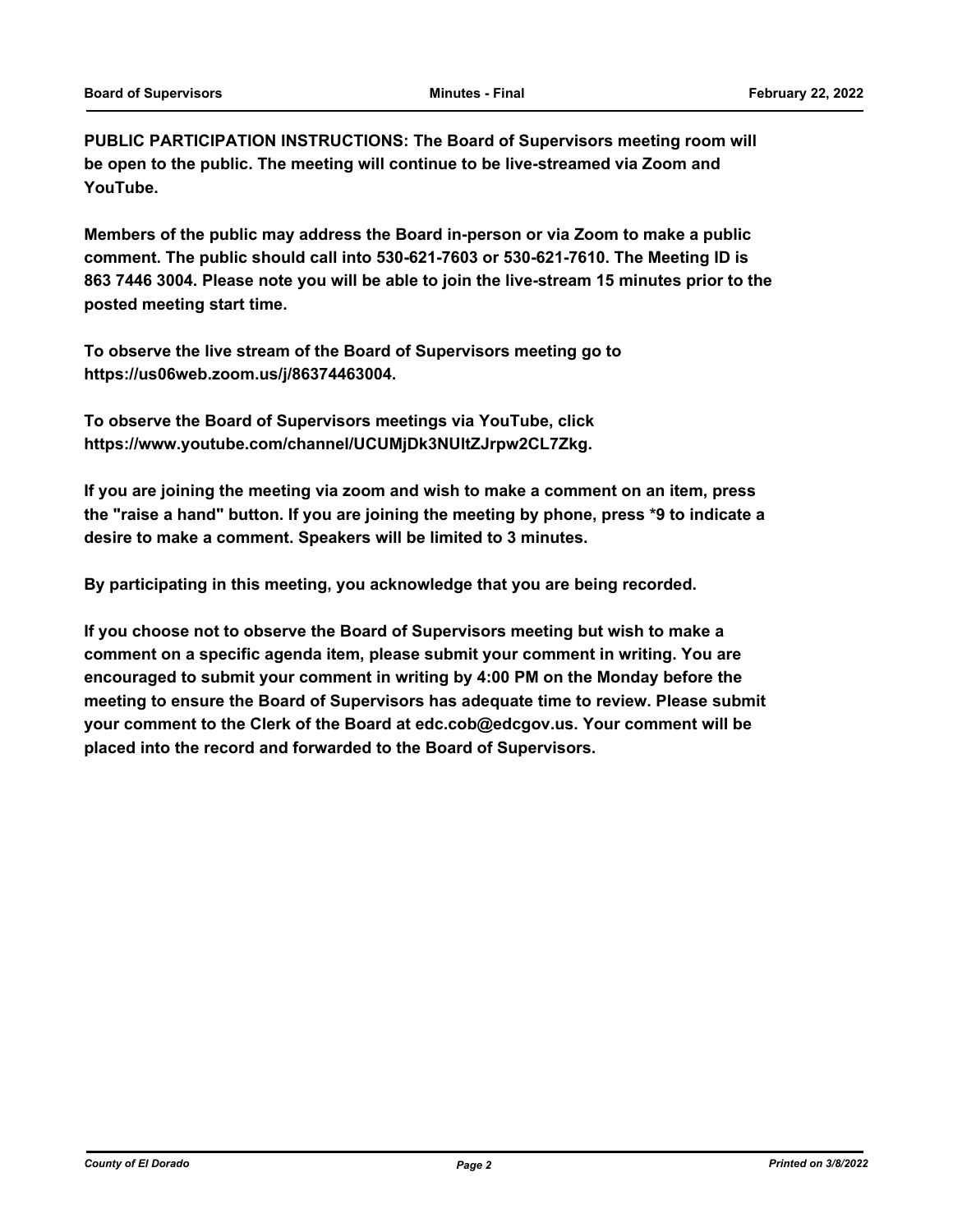## **Vision Statement**

## **Safe, healthy and vibrant communities, respecting our natural resources and historical heritage**

## **This institution is an equal opportunity provider and employer.**

Live Web Streaming and archiving of most Board of Supervisors meeting videos, all meeting agendas, supplemental materials and meeting minutes are available on the internet at: http://eldorado.legistar.com/Calendar.aspx

The County of El Dorado is committed to ensuring that persons with disabilities are provided the resources to participate in its public meetings. Please contact the office of the Clerk of the Board if you require accommodation at 530-621-5390 or via email, edc.cob@edcgov.us, preferably no less than 24 hours in advance of the meeting.

The Board of Supervisors is concerned that written information submitted to the Board the day of the Board meeting may not receive the attention it deserves. The Board Clerk cannot guarantee that any FAX, email, or mail received the day of the meeting will be delivered to the Board prior to action on the subject matter.

The Board meets simultaneously as the Board of Supervisors and the Board of Directors of the Air Quality Management District, In-Home Supportive Services, Public Housing Authority, Redevelopment Agency and other Special Districts.

For Purposes of the Brown Act § 54954.2 (a), the numbered items on this Agenda give a brief description of each item of business to be transacted or discussed. Recommendations of the staff, as shown, do not prevent the Board from taking other action.

Materials related to an item on this Agenda submitted to the Board of Supervisors after distribution of the agenda packet are available for inspection during normal business hours in the public viewing packet located in Building A, 330 Fair Lane, Placerville or in the Board Clerk's Office located at the same address. Such documents are also available on the Board of Supervisors' Meeting Agenda webpage subject to staff's ability to post the documents before the meeting.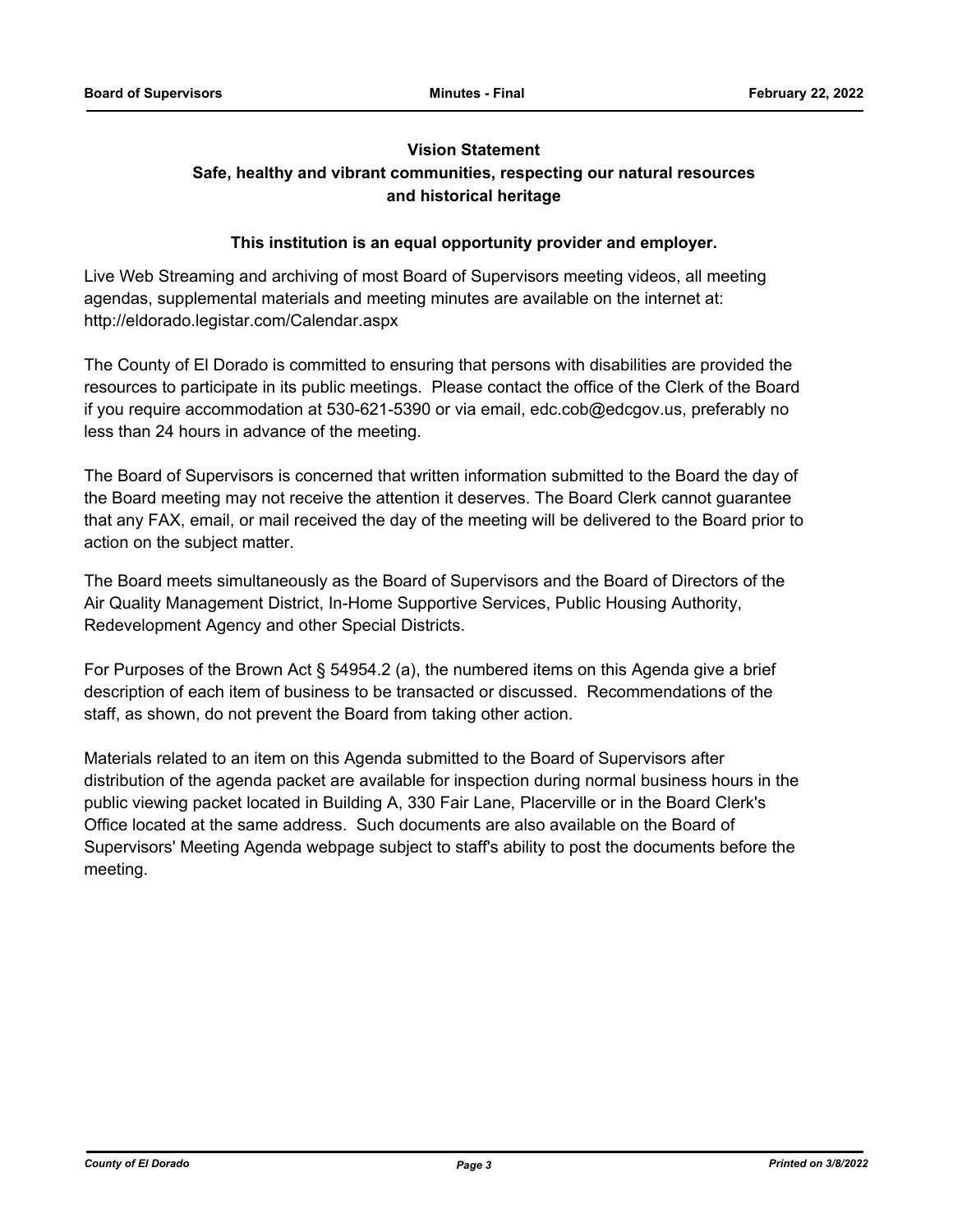## **PROTOCOLS FOR PUBLIC COMMENT**

Public comment will be received at designated periods as called by the Board Chair.

Public comment on items scheduled for Closed Session will be received before the Board recesses to Closed Session.

Except with the consent of the Board, individuals shall be allowed to speak to an item only once.

On December 5, 2017, the Board adopted the following protocol relative to public comment periods. The Board adopted minor revisions to the protocol on August 24, 2021, incorporated herein:

The Board wants all members of the public to feel welcome to speak, especially regarding controversial items. Time for public input will be provided at every Board of Supervisors meeting. Individuals will have three minutes to address the Board. If the three minutes are exceeded the speaker's microphone will be muted. Applause or other outbursts are not allowed in the Board Chambers.

During noticed public hearings only, individuals authorized by organizations to speak to organizational positions may request additional time, up to five minutes.

Public comment on certain agenda items designated and approved by the Board may be treated differently within specific time limits per speaker or a limit on the total amount of time designated for public comment. It is the intent of the Board that quasi-jurisdictional matters have additional flexibility depending on the nature of the issue.The Board Chair may limit public comment during Open Forum.

Individual Board members may ask clarifying questions but will not engage in substantive dialogue with persons providing input to the Board.

If a person providing input to the Board creates a disruption by refusing to follow Board guidelines, the Board Chair may take the following actions:

Step 1. Request the person adhere to Board guidelines. If the person refuses, the Board Chair may turn off the speaker's microphone.

Step 2. If the disruption continues, the Board Chair may order a recess of the Board meeting. Step 3. If the disruption continues, the Board Chair may order the removal of the person from the Board meeting.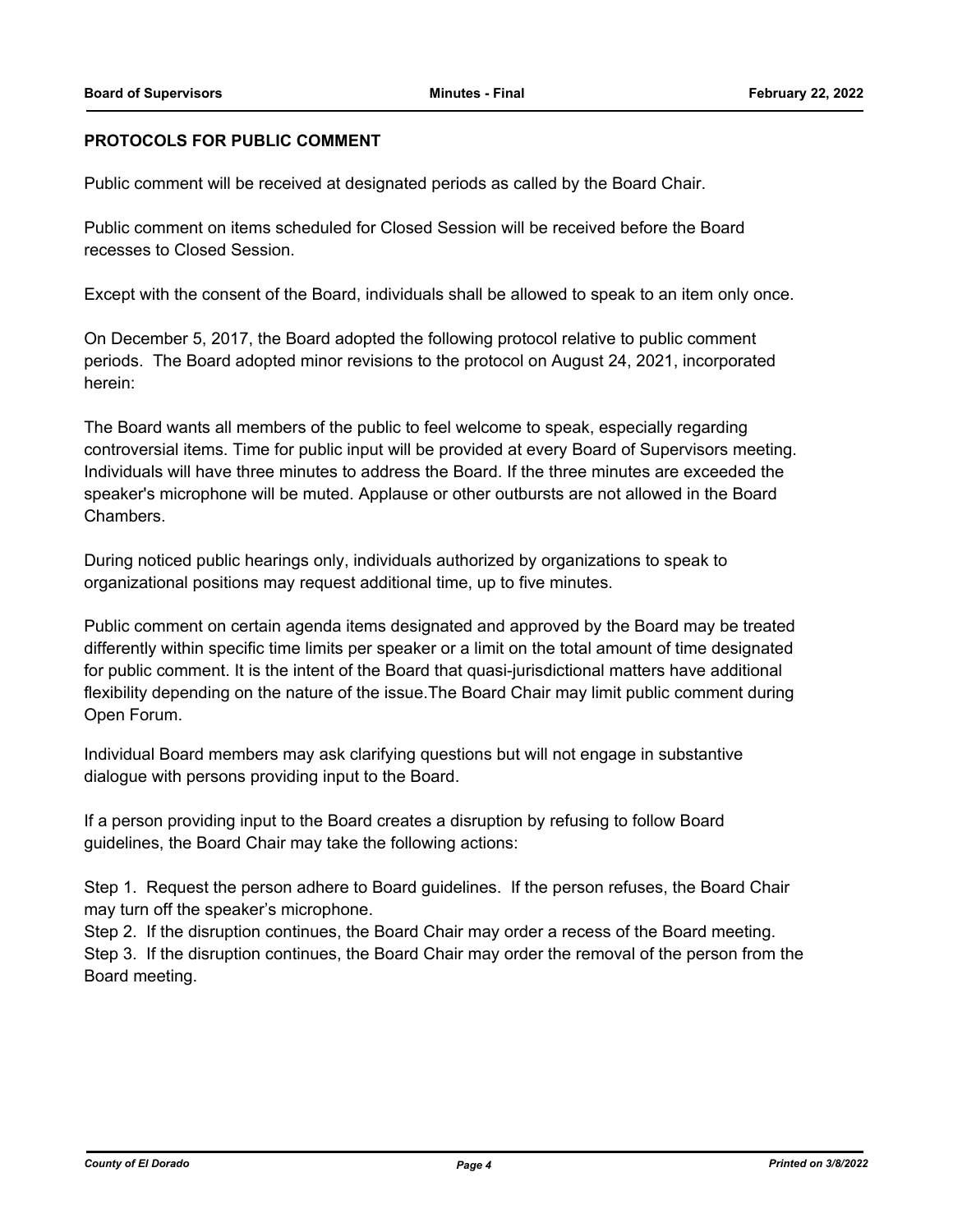#### **9:00 A.M. - CALLED TO ORDER**

Present: 5- Supervisor Novasel, Supervisor Hidahl, Supervisor Parlin, Supervisor Thomas and Supervisor Turnboo

#### **INVOCATION AND PLEDGE OF ALLEGIANCE TO THE FLAG**

**Pastor David Cooke of the Cold Springs Community Church gave the Invocation.**

**Supervisor Parlin led the Pledge of Allegiance to the Flag.**

## **ADOPTION OF THE AGENDA AND APPROVAL OF CONSENT CALENDAR**

*Public Comment: K. Payne, R. Michelson, Krista, T. Doyle*

**A motion was made by Supervisor Hidahl, seconded by Supervisor Thomas to Adopt the Agenda and Approve the Consent Calendar with the following changes: Supervisor Turnboo made the following comment with regards to the Minutes (item 1) from the February 8, 2022 Board meeting pertaining to item 15 that after extensive research he possibly would have voted differently. Supervisor Thomas commented on item 15 that she commends Steve Shervey for his service.**

**Yes:** 5 - Novasel, Hidahl, Parlin, Thomas and Turnboo

The Board may make any necessary additions, deletions or corrections to the agenda including moving items to or from the Consent Calendar and adopt the agenda and the Consent Calendar with one single vote. A Board member may request an item be removed from the Consent Calendar for discussion and separate Board action. At the appropriate time as called by the Board Chair, members of the public may make a comment on matters on the Consent Calendar prior to Board action.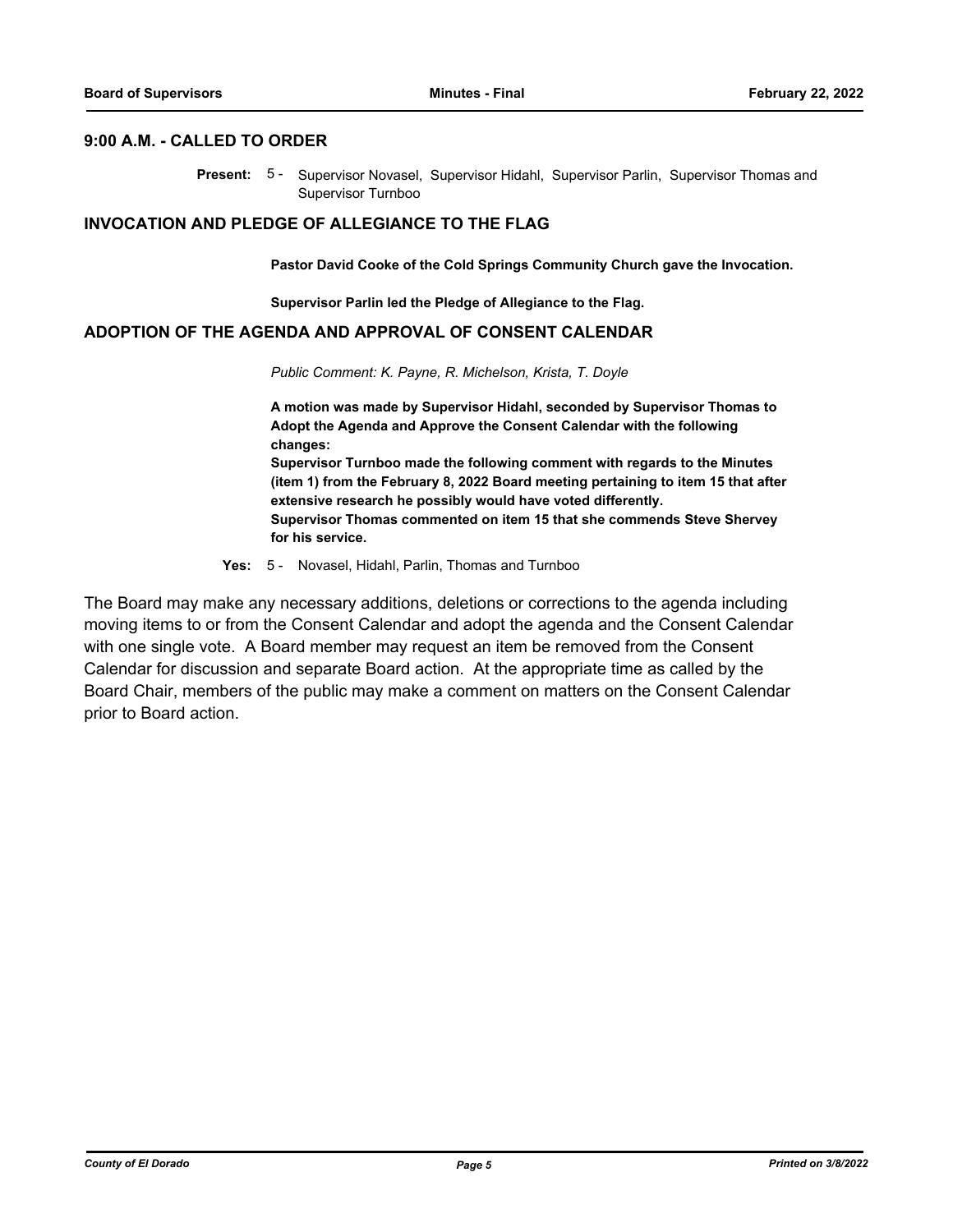## **CONSENT CALENDAR**

**1.** [22-0337](http://eldorado.legistar.com/gateway.aspx?m=l&id=/matter.aspx?key=31238) Clerk of the Board recommending the Board approve the Minutes from the regular meeting of February 8, 2022.

**This matter was Approved on the Consent Calendar.**

**Supervisor Turnboo made the following comment with regards to the Minutes (item 1) from the February 8, 2022 Board meeting pertaining to item 15 that after extensive research he possibly would have voted differently.**

## **GENERAL GOVERNMENT - CONSENT ITEMS**

**2.** [22-0262](http://eldorado.legistar.com/gateway.aspx?m=l&id=/matter.aspx?key=31163) Assessor's Office recommending the Board approve and authorize an agreement for legal services retroactive to January 24, 2022 through January 23, 2023, with Albert Ramseyer, J.D. for professional legal services in the Safeway Assessment Appeals Board Matters. The not to exceed amount is \$50,000.

**FUNDING:** General Fund.

**This matter was Approved on the Consent Calendar.**

**3. 21-1415** Chief Administrative Office recommending the Board of Supervisors find that a Local Health Emergency continues to exist in El Dorado County as a result of the Caldor Fire. (Cont. 2/1/2022, Item 2)

#### **FUNDING:** N/A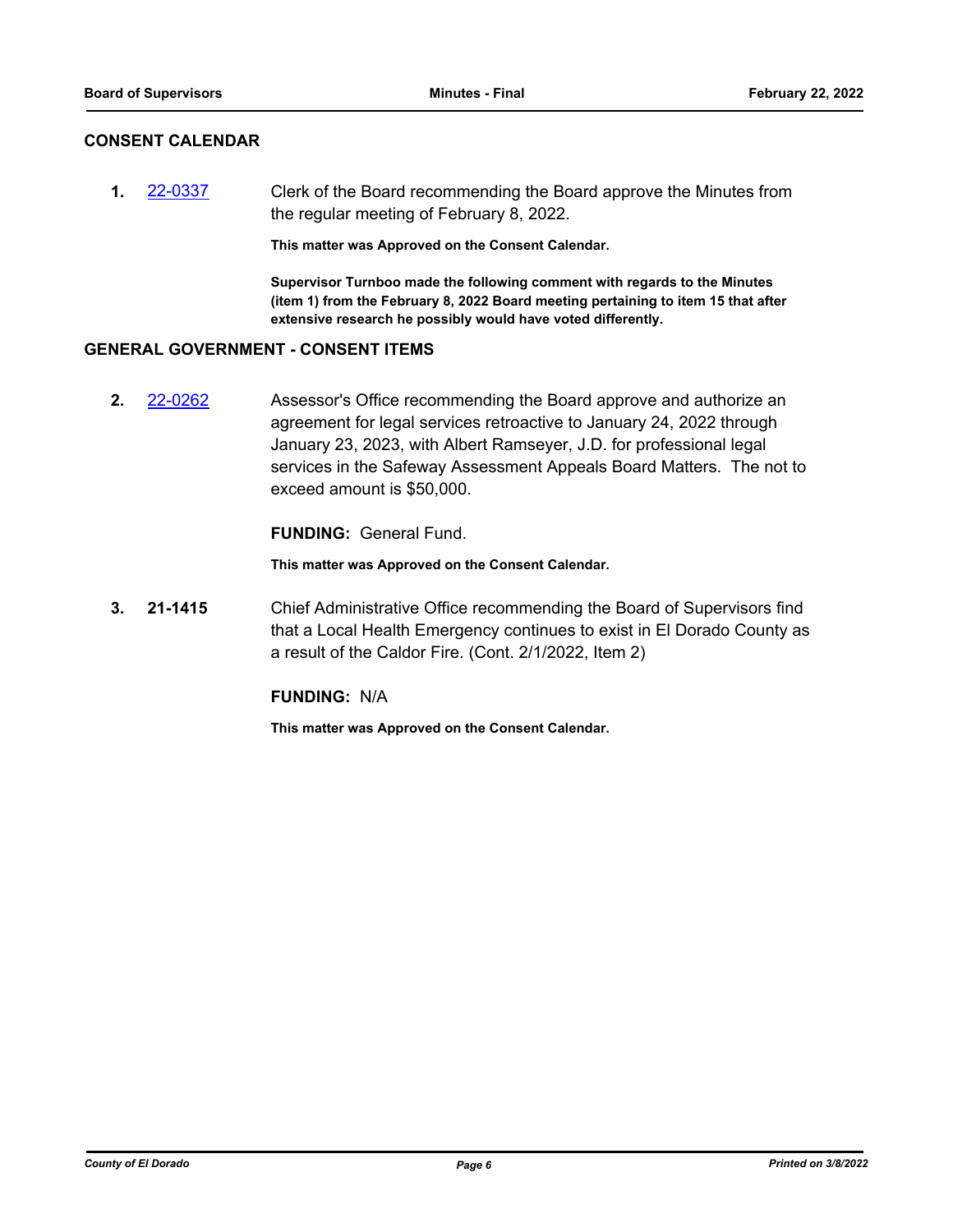**4.** [21-1578](http://eldorado.legistar.com/gateway.aspx?m=l&id=/matter.aspx?key=30473) Chief Administrative Office, Emergency Medical Services and Emergency Preparedness and Response Division, recommending the Board:

> 1) Make a finding in accordance with Section 3.13.030 of Ordinance 5116 that the provision of electronic patient care record software and related services requires special skills and qualifications not expressly identified in County Classifications that are involved with the performance of the work; and

> 2) Approve and authorize the Chair to sign Amendment I to Agreement 258-S1711 (FENIX 496) with ImageTrend, Inc., extending the term of the current agreement for an Electronic Patient Care Report (ePCR) software system through February 23, 2027, and for the additional service of data distribution to FirstWatch Solutions, Inc., with a total amount of \$315,676.52 for the full five-year term.

**FUNDING:** County Service Areas 3 and 7 (Ambulance fees, special taxes, property taxes), and the Maddy EMS Fund.

**This matter was Approved on the Consent Calendar.**

**5.** [22-0103](http://eldorado.legistar.com/gateway.aspx?m=l&id=/matter.aspx?key=31003) Chief Administrative Office, Facilities Division, recommending the Board: 1) Authorize the Purchasing Agent to sign Amendment I to Agreement for Services 3705 with Vanir Construction Management, Inc. to extend the term an additional two years, with no change to compensation, for services as related to the Senate Bill (SB) 844 Adult Local Criminal Justice Facility Financing Program Placerville Jail Expansion Project; and 2) Make findings pursuant to Article II, Section 210b(6) of the El Dorado County Charter that the ongoing aggregate of the work performed under this Agreement is not sufficient to warrant the addition of permanent staff.

> **FUNDING:** SB844 Adult Local Criminal Justice Facility Financing program.

**This matter was Approved on the Consent Calendar.**

**6. 21-1728** Clerk of the Board recommending the Board of Supervisors, as a result of ongoing concerns related to COVID-19, approve findings pursuant to Government Code subsection 54953(e)(3) in order to allow for the continued use of virtual or hybrid Board of Supervisors meetings as authorized under Assembly Bill 361. (Cont. 2/1/2022, Item 5)

#### **FUNDING:** N/A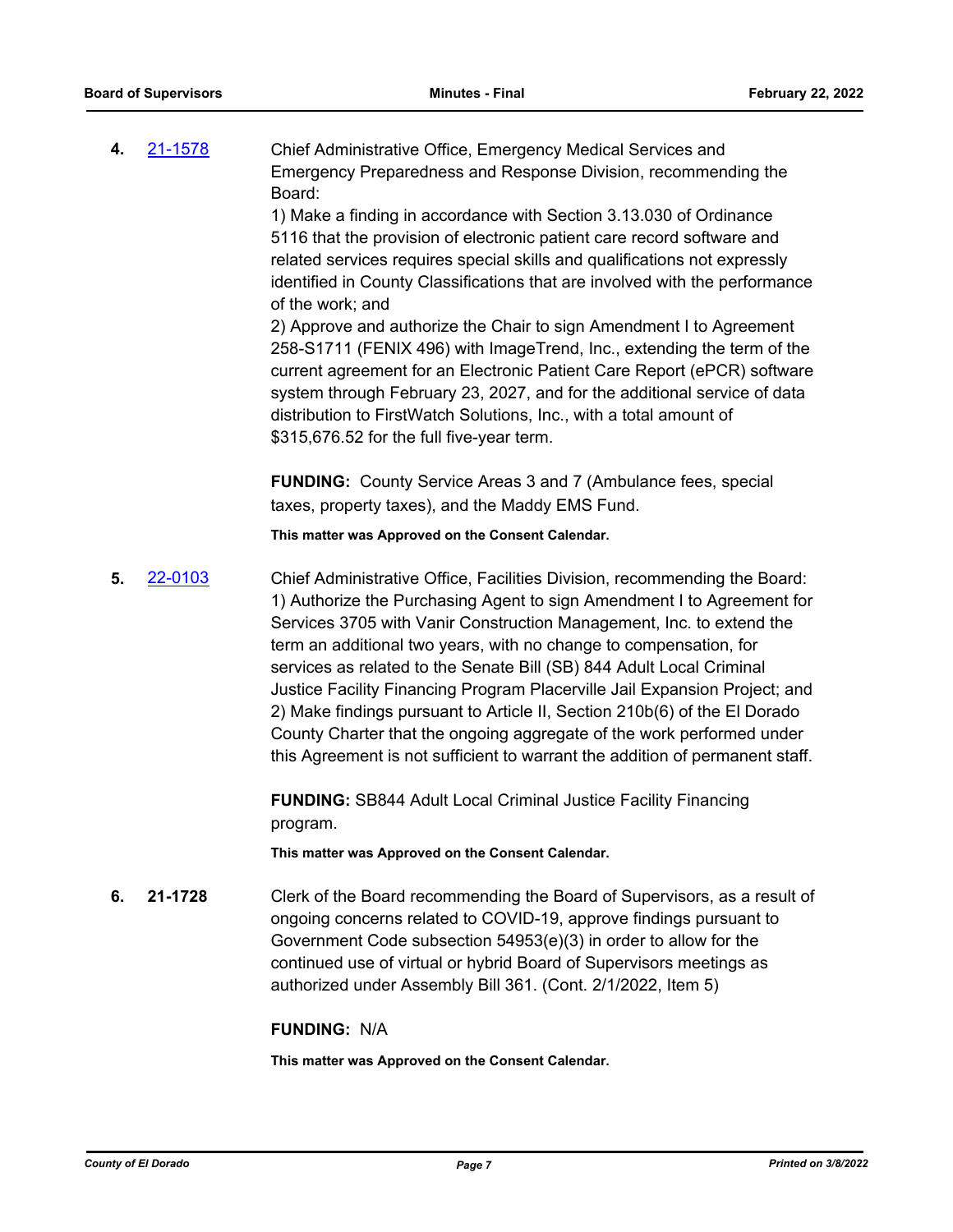**7.** [21-1786](http://eldorado.legistar.com/gateway.aspx?m=l&id=/matter.aspx?key=30682) Clerk of the Board recommending the Board 1) Approve the continuation of perpetual agreement 509-S1711 (FENIX 944) with Municode LLC (formerly know as Municipal Code Corporation) for ongoing ordinance code codification services, the annual cost of which is estimated at \$16,000 and is wholly dependent upon the volume and length of ordinances to be codified throughout the year; and 2) Authorize the Purchasing Agent to execute Amendment I updating the change in entity to Municode, LLC with no change to compensation.

#### **FUNDING:** General Fund.

#### **This matter was Approved on the Consent Calendar.**

**8.** [22-0266](http://eldorado.legistar.com/gateway.aspx?m=l&id=/matter.aspx?key=31167) Clerk of the Board, with the recommendation of Supervisor Thomas, make the following appointment to the Diamond Springs and El Dorado Community Advisory Committee: Appoint Jessica Orr, Member, Term Expiration 02/22/2026.

## **FUNDING:** N/A

**This matter was Approved on the Consent Calendar.**

**9.** [22-0239](http://eldorado.legistar.com/gateway.aspx?m=l&id=/matter.aspx?key=31140) Clerk of the Board recommending the Board approve the Committee Application Review Team's recommendation to make the following appointments to the Community and Economic Development Advisory Committee pursuant to Resolution 177-2017 and Board Policy I-5, Boards, Committees and Commissions - Application Evaluation Policy for Members:

> 1) Appoint Gina Posey, Member At-Large, Term Expiration 2/22/2026; and

2) Appoint Jorge Barrera, Member At-Large, Term Expiration 2/22/2026.

**This matter was Approved on the Consent Calendar.**

**10.** [22-0165](http://eldorado.legistar.com/gateway.aspx?m=l&id=/matter.aspx?key=31066) Human Resources Department recommending the Board approve and authorize the Chair to sign Resolution **027-2022** to comply with: 1) The California Public Employees' Retirement System reporting requirements;

2) Government Code sections 20636 and 7522.34(a); and

3) California Code of Regulations 570.5 by adopting the salary schedule for the 2021 calendar year incorporating all changes previously approved by the Board and made effective in 2021.

#### **FUNDING:** N/A

**This matter was Approved and Resolution 027-2022 was Adopted upon Approval of the Consent Calendar.**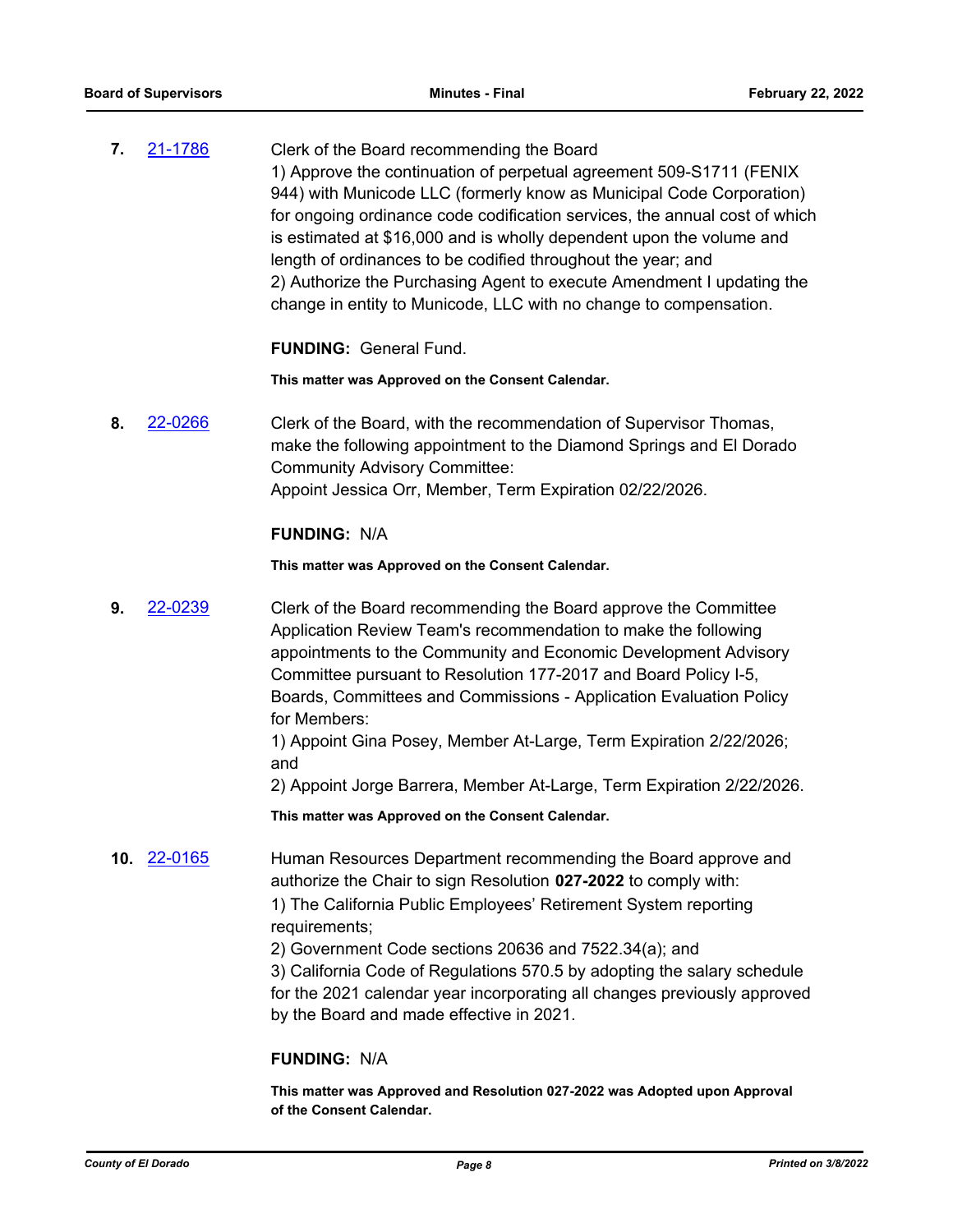**11.** [22-0185](http://eldorado.legistar.com/gateway.aspx?m=l&id=/matter.aspx?key=31086) Human Resources Department recommending the Board: 1) Approve the bargaining unit designation change for one Administrative Analyst I/II (position 3259) in the Auditor-Controller's Office from Confidential (CO) to Professional (PL); 2) Approve the bargaining unit designation change for one Sr. Administrative Analyst allocation (position 3263) in the Auditor-Controller's Office from Professional (PL) to Confidential (CO); and 3) Adopt and authorize the chair to sign Resolution **029-2022** to change the bargaining unit designations as noted above.

#### **FUNDING:** N/A

**This matter was Approved and Resolution 029-2022 was Adopted upon Approval of Consent Calendar.**

**12.** [22-0234](http://eldorado.legistar.com/gateway.aspx?m=l&id=/matter.aspx?key=31135) Human Resources Department recommending the Board approve the class specification revision for Sheriff's Technology Manager to align the classification with changes relative to technology duties in law enforcement and other minor revisions to accurately capture the duties and responsibilities of the position.

#### **FUNDING:** N/A

**This matter was Approved on the Consent Calendar.**

**13.** [22-0288](http://eldorado.legistar.com/gateway.aspx?m=l&id=/matter.aspx?key=31189) Supervisor Hidahl recommending the Board make the following appointment to the Library Commission: Appoint Julia Fisher, Member - District 1, Term Expiration 01/01/2025.

#### **FUNDING:** N/A

**This matter was Approved on the Consent Calendar.**

**14.** [22-0310](http://eldorado.legistar.com/gateway.aspx?m=l&id=/matter.aspx?key=31211) Supervisor Hidahl recommending the Board make the following appointment to the Human Rights Commission: Appoint Robin Valicenti, Member - District 1, Term Expiration 01/01/2025.

#### **FUNDING:** N/A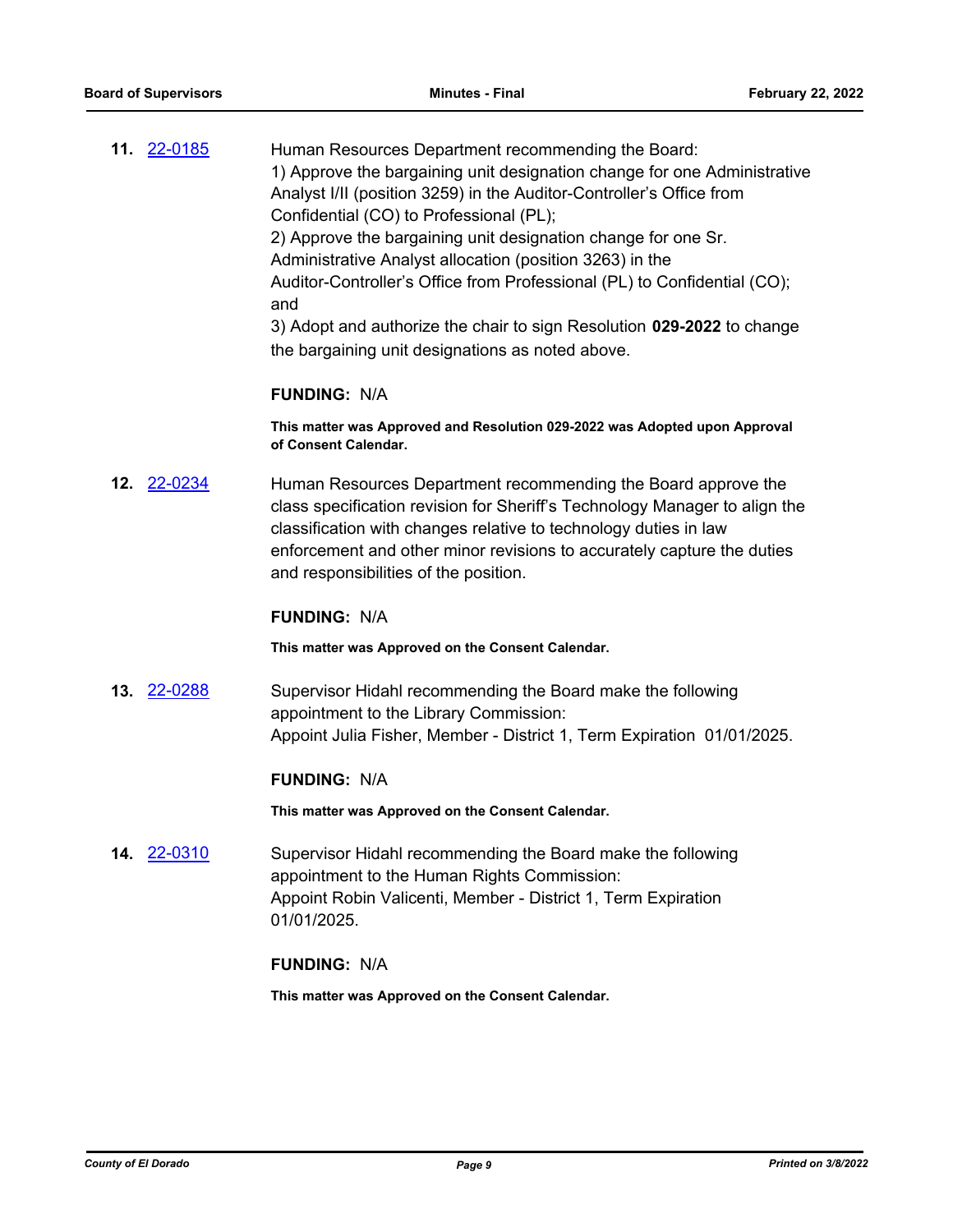**15.** [22-0318](http://eldorado.legistar.com/gateway.aspx?m=l&id=/matter.aspx?key=31219) Supervisor Thomas recommending the Board authorize the Chair to sign a Certificate of Appreciation to Steve Shervey for his leadership on the Commission on Aging and to thank him for his service to the older adults in El Dorado County.

## **FUNDING:** N/A

**This matter was Approved on the Consent Calendar.**

**Supervisor Thomas commented on this item that she commends Steve Shervey for his service.**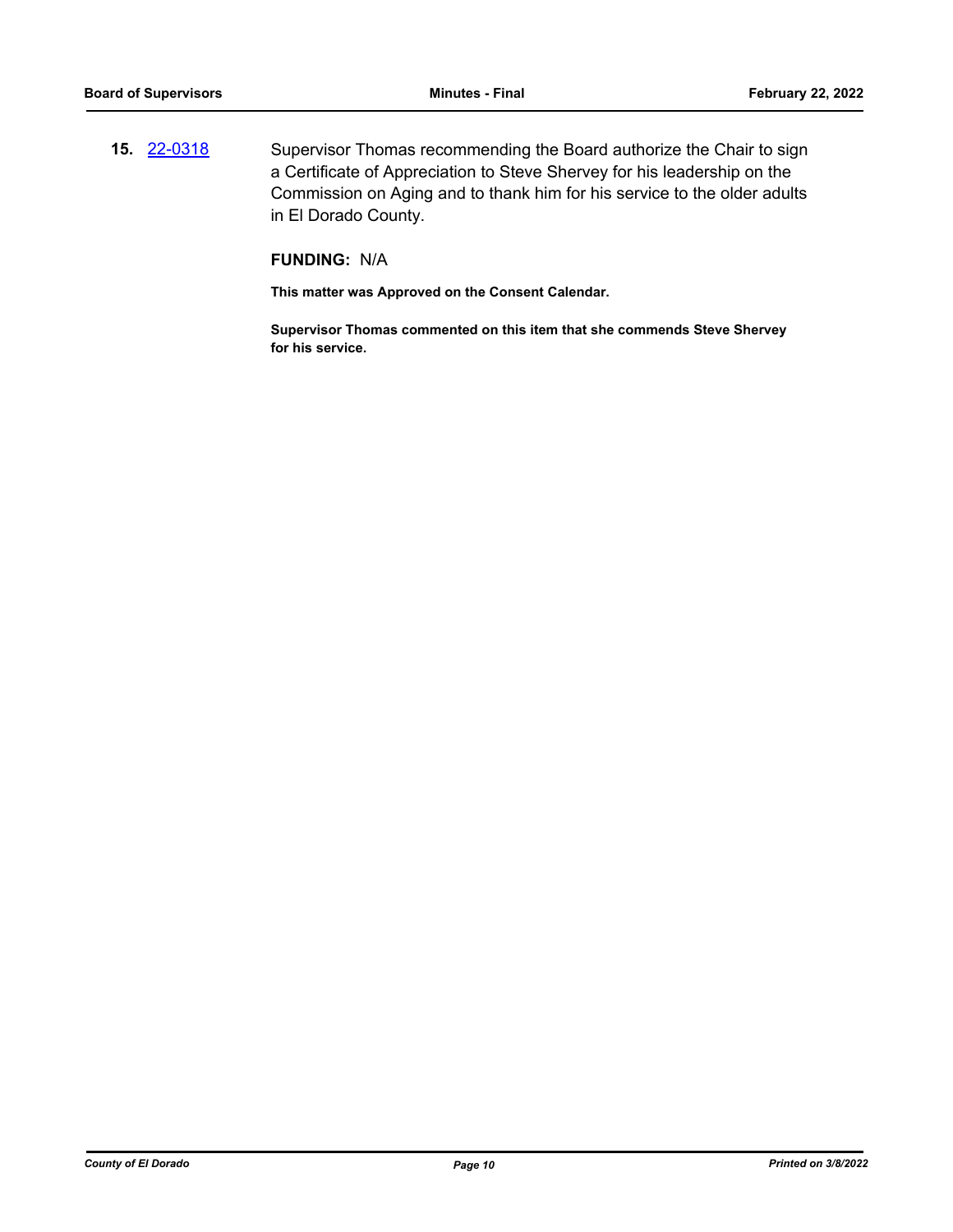#### **HEALTH AND HUMAN SERVICES - CONSENT ITEMS**

**16.** [22-0253](http://eldorado.legistar.com/gateway.aspx?m=l&id=/matter.aspx?key=31154) Department of Child Support Services recommending the Board approve and authorize a budget amendment to increase the Department revenue and appropriations budget by \$104,717 for Fiscal Year 2021-22, due to an increase in allocation from the State Department of Child Support Services (DCSS), to cover recent increases to salary and benefits. (4/5 vote required)

> **FUNDING:** State and Federal funding resulting from increase in allocation by DCSS.

**This matter was Approved on the Consent Calendar.**

**17.** [22-0195](http://eldorado.legistar.com/gateway.aspx?m=l&id=/matter.aspx?key=31096) Health and Human Services Agency recommending the Board adopt and authorize the Chair to sign Resolution **030-2022** to: 1) Approve the deletion of one (1.0) Full Time Equivalent (FTE) vacant Social Service Aide allocation; and 2) Approve the addition of one FTE (1.0) Social Worker I/II allocations in

the Health and Human Services Agency.

**FUNDING:** 24% Federal Funds; 23% State Funds; 53% Social Services Realignment.

**This matter was Approved and Resolution 030-2022 was Adopted upon Approval of the Consent Calendar.**

**18.** [22-0232](http://eldorado.legistar.com/gateway.aspx?m=l&id=/matter.aspx?key=31133) Health and Human Services Agency recommending the Board: 1) Accept one-time funding (FENIX 6328) from the California Department of Social Services for an estimated amount of \$226,606 to enhance Child Welfare Services' Emergency Response services, for a term to begin upon execution through June 30, 2025; 2) Delegate authority to the Health and Human Services Agency Director, or designee, to sign the County Notice Letter to secure the funding; and 3) Authorize the Health and Human Services Agency Director, or designee, to execute and administer any subsequent administrative documents relating to said award, including any extension(s) or

> amendment(s), which do not increase net county cost, and required fiscal and programmatic reports.

**FUNDING:** State General Funds.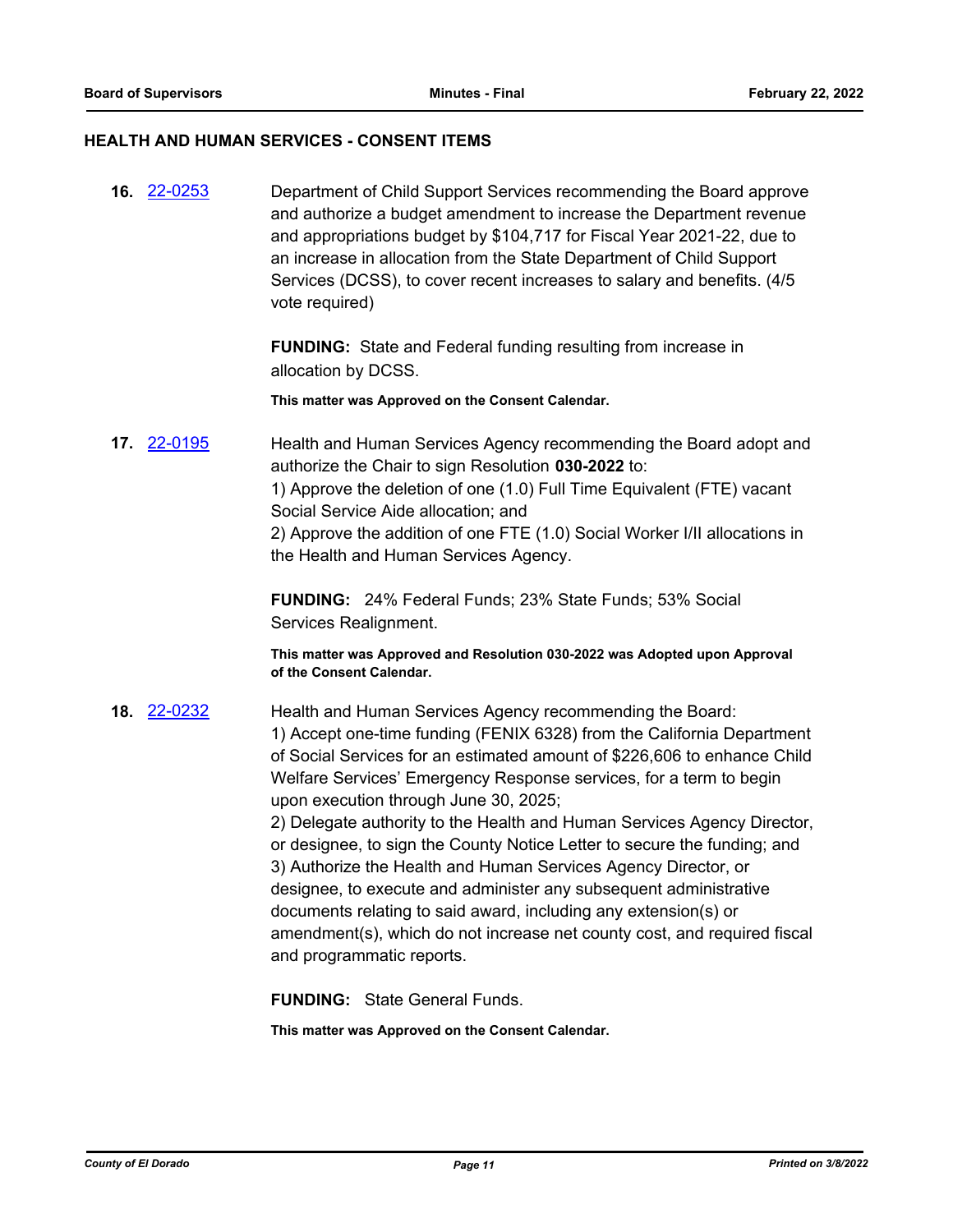**19.** [22-0264](http://eldorado.legistar.com/gateway.aspx?m=l&id=/matter.aspx?key=31165) Health and Human Services Agency recommending the Board adopt and authorize the Chair to sign Resolution **031-2022** to approve the addition of one (1) Full Time Equivalent Public Health Nurse Supervisor allocation in the Health and Human Services Agency.

> **FUNDING:** 100% Enhanced Epidemiology and Laboratory Capacity Funding through the term of the funding to be replaced with ongoing California Department of Public Health sustainability funds. No County match.

**Resolution 031-2022 was Adopted upon Approval of the Consent Calendar.**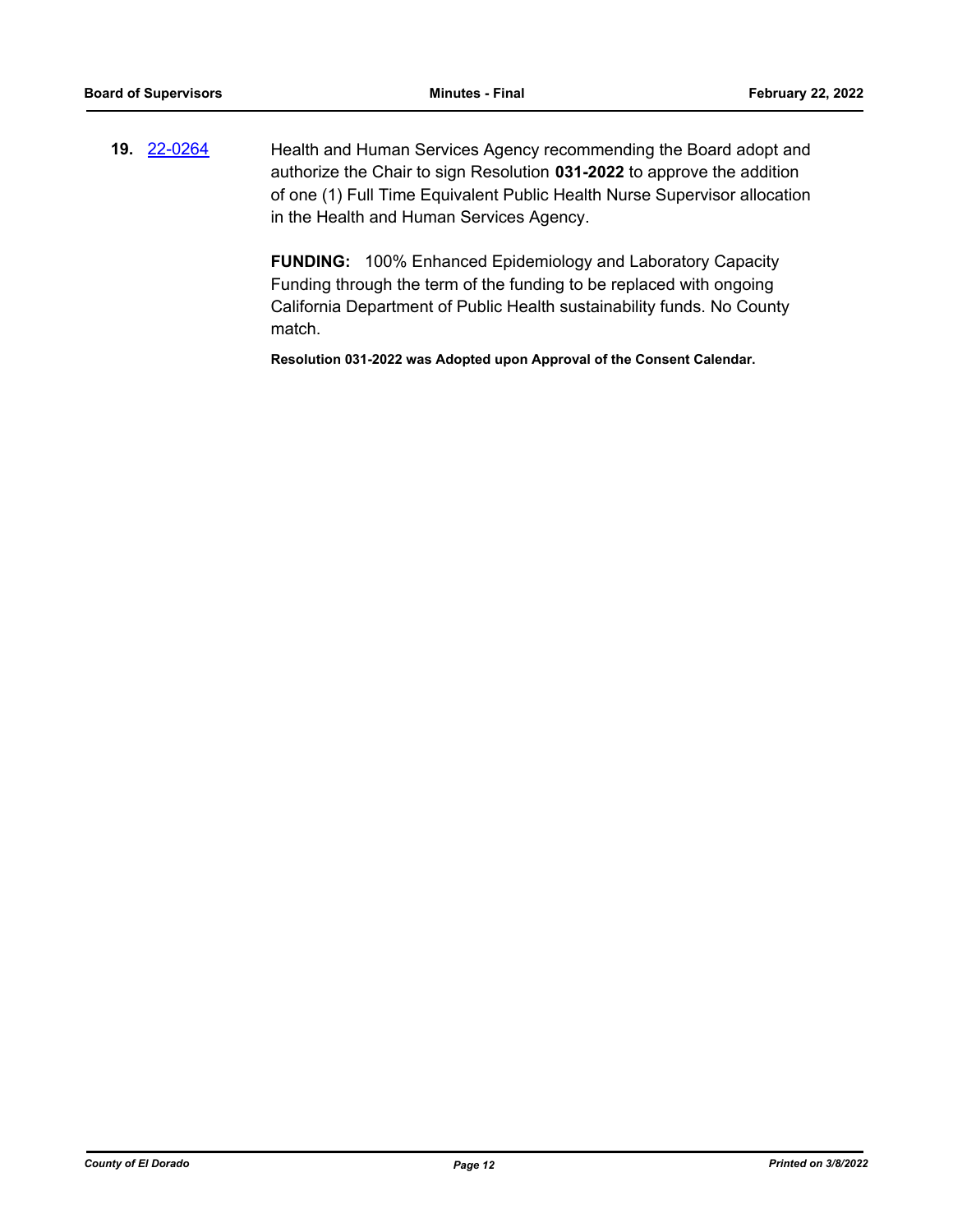#### **LAND USE AND DEVELOPMENT - CONSENT ITEMS**

**20.** [22-0196](http://eldorado.legistar.com/gateway.aspx?m=l&id=/matter.aspx?key=31097) Department of Transportation recommending the Board adopt and authorize the Chair to sign Resolution **027-2022 039-2022** setting for election a measure to consider continuing a special tax to provide maintenance of drainage facilities in the Cascade Drainage Zone of Benefit 98393 within County Service Area 3; noting that the measure will be submitted to the zone electorate on the ballots distributed for the Election to be held June 7, 2022. (Supervisorial District: 5)

**FUNDING:** County Service Area Zone of Benefit Special Taxes.

**Resolution 027-2022 was Adopted upon Approval of the Consent Calendar.**

**21.** [22-0120](http://eldorado.legistar.com/gateway.aspx?m=l&id=/matter.aspx?key=31021) Department of Transportation recommending the Board approve and authorize the Chair to sign the Third Amendment to Agreement for Services 2501 (Fenix 3954) with Helix Environmental Planning, Inc. updating contract language and increasing the not-to-exceed amount by \$13,935 for a total of \$86,665.69 to allow for the completion of landscape design services for the U.S. 50/Silva Valley Parkway Interchange - Phase 1 Landscape Project, Capital Improvement Program project number 36104003.

> **FUNDING:** Traffic Impact Mitigation - Silva Valley Interchange Set Aside Zone 8. (No Federal Funds)

**This matter was Approved on the Consent Calendar.**

**22.** [22-0208](http://eldorado.legistar.com/gateway.aspx?m=l&id=/matter.aspx?key=31109) Department of Transportation recommending the Board adopt and authorize the Chair to sign Resolution **028-2022 034-2022** authorizing the submittal of an application to the State of California, Department of Parks and Recreation's Recreational Trails Program Grant for the El Dorado Trail Extension - Halcon to Pondorado Road project, Capital Improvement Program (CIP) 97017/36109007.

> **FUNDING:** Recreational Trails Program grant funds and Congestion Mitigation and Air Quality (CMAQ) for initial construction expenditures and General Fund for ongoing maintenance and repair/replacement expenditures.

**Resolution 034-2022 was Adopted upon Approval of the Consent Calendar.**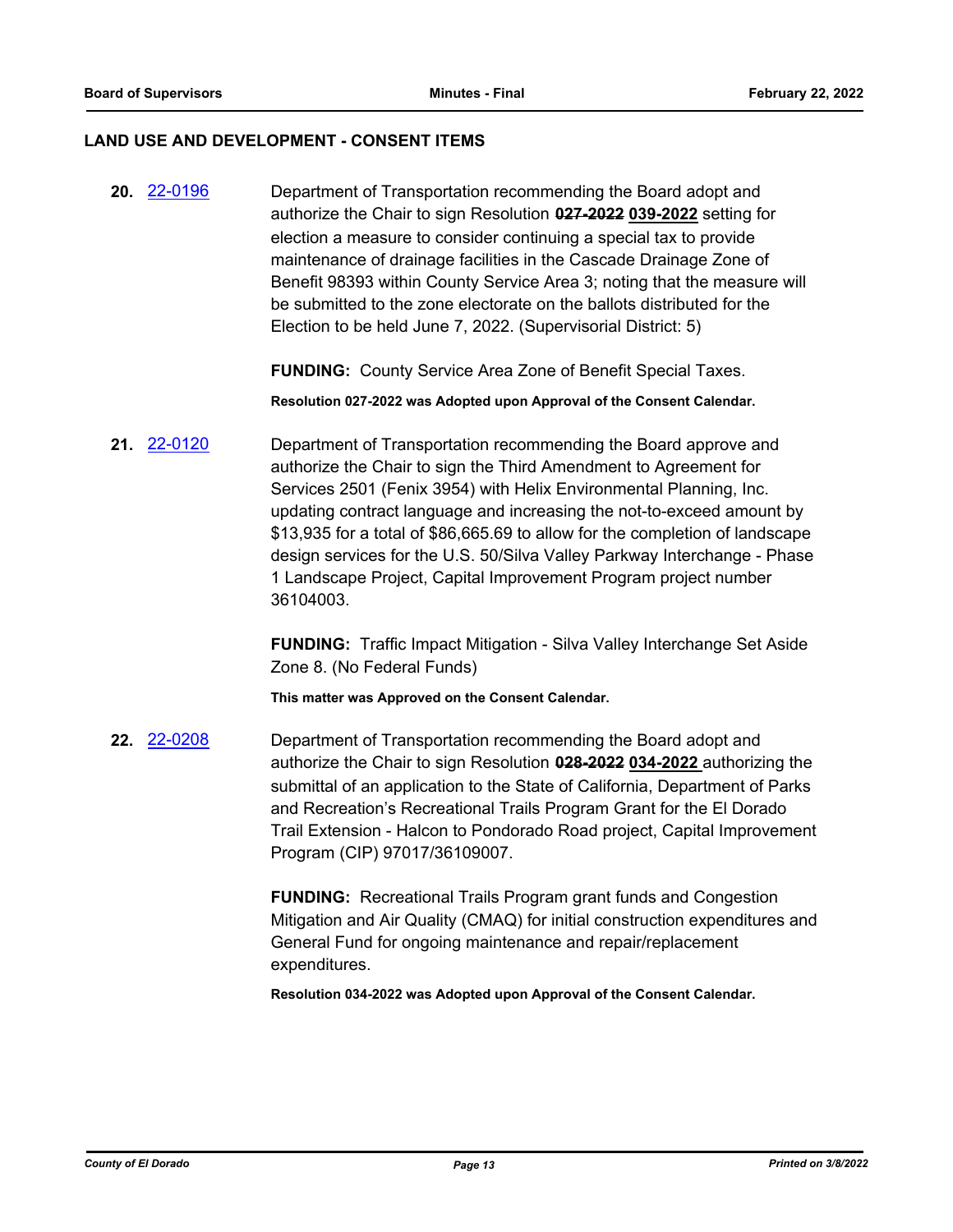**23.** [22-0202](http://eldorado.legistar.com/gateway.aspx?m=l&id=/matter.aspx?key=31103) Environmental Management Department recommending the Board designate the El Dorado Water Agency (EDWA) Water Resources Development and Management Plan's Plenary/Advisory Group to serve as the Alternative Process to formulating a Drought Task Force as required by Senate Bill 552.

### **FUNDING**: EDWA.

**This matter was Approved on the Consent Calendar.**

**24.** [22-0242](http://eldorado.legistar.com/gateway.aspx?m=l&id=/matter.aspx?key=31143) Environmental Management Department recommending the Board: 1) Adopt and authorize the Chair to sign Resolution **032-2022** approving submittal of the Notification of Intent to Comply with Senate Bill 1383 Regulations regarding organics waste landfill diversion, as required by the California Department of Recycling Resources and Recovery; and 2) Authorize the Director of the Environmental Management Department to sign the Notification of Intent to Comply.

## **FUNDING**: N/A

**This matter was Approved and Resolution 032-2022 was Adopted upon Approval of the Consent Calendar.**

**25.** [21-1864](http://eldorado.legistar.com/gateway.aspx?m=l&id=/matter.aspx?key=30760) Planning and Building Department recommending the Board consider the following:

> 1) In accordance with Chapter 3.13, Section 3.13.030 of County Ordinance Code, Contracting Out, find that the ongoing services for maintenance and operation of the County's TRAKiT software program for electronic permitting requires specialty skills and knowledge of proprietary software; and

> 2) Retroactively approve and authorize the Chair to sign Agreement 6224 with CentralSquare Technologies for the provision of maintenance and operations services for TRAKiT, with a not-to-exceed amount of \$576,779.76, and a term of five (5) years effective January 3, 2022 and continuing through January 2, 2027.

**FUNDING:** General Fund / Permit Fees.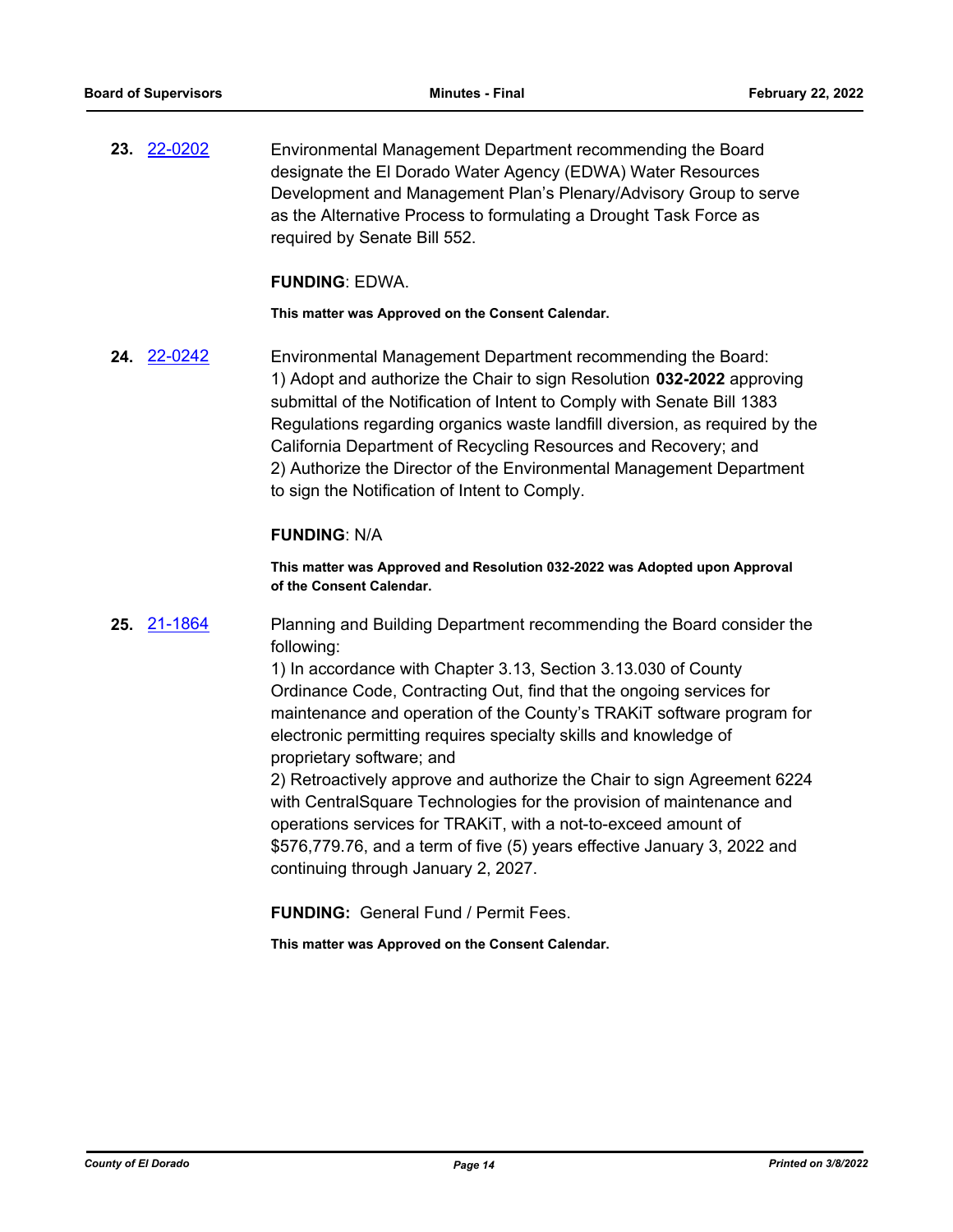**26.** [21-1610](http://eldorado.legistar.com/gateway.aspx?m=l&id=/matter.aspx?key=30505) Planning and Building Department, Planning Division, Long Range Planning Unit, recommending the Board approve and authorize the Chair to sign a memorandum of understanding (MOU) between the County and the El Dorado County Water Agency (EDCWA) for EDCWA's contribution of \$50,000 towards the County's General Plan Safety Element Update Project.

**FUNDING:** General Fund / El Dorado County Water Agency funds.

**This matter was Approved on the Consent Calendar.**

**27.** [22-0233](http://eldorado.legistar.com/gateway.aspx?m=l&id=/matter.aspx?key=31134) Planning and Building Department, Tahoe Planning, Stormwater, and VHR Division and Commercial Cannabis Division, recommending the Board consider the following: 1) In accordance with Chapter 3.13, Section 3.13.030 of County

Ordinance Code, Contracting out, find that the development, implementation, and management of the Business License Software System (Prime System) software program to manage revenue and permits for Vacation Home Rentals (VHRs) and Commercial Cannabis requires specialty skills and knowledge of proprietary software; and 2) Approve and authorize the Chair to sign perpetual Agreement 6014 with Hinderliter De Llamas and Associates (HdL) for the provision of said software and services, with a year-one not-to-exceed amount of \$57,970, and with recurring annual costs estimated not-to-exceed \$15,980 for each year thereafter.

**FUNDING:** General Fund / Permit Fees.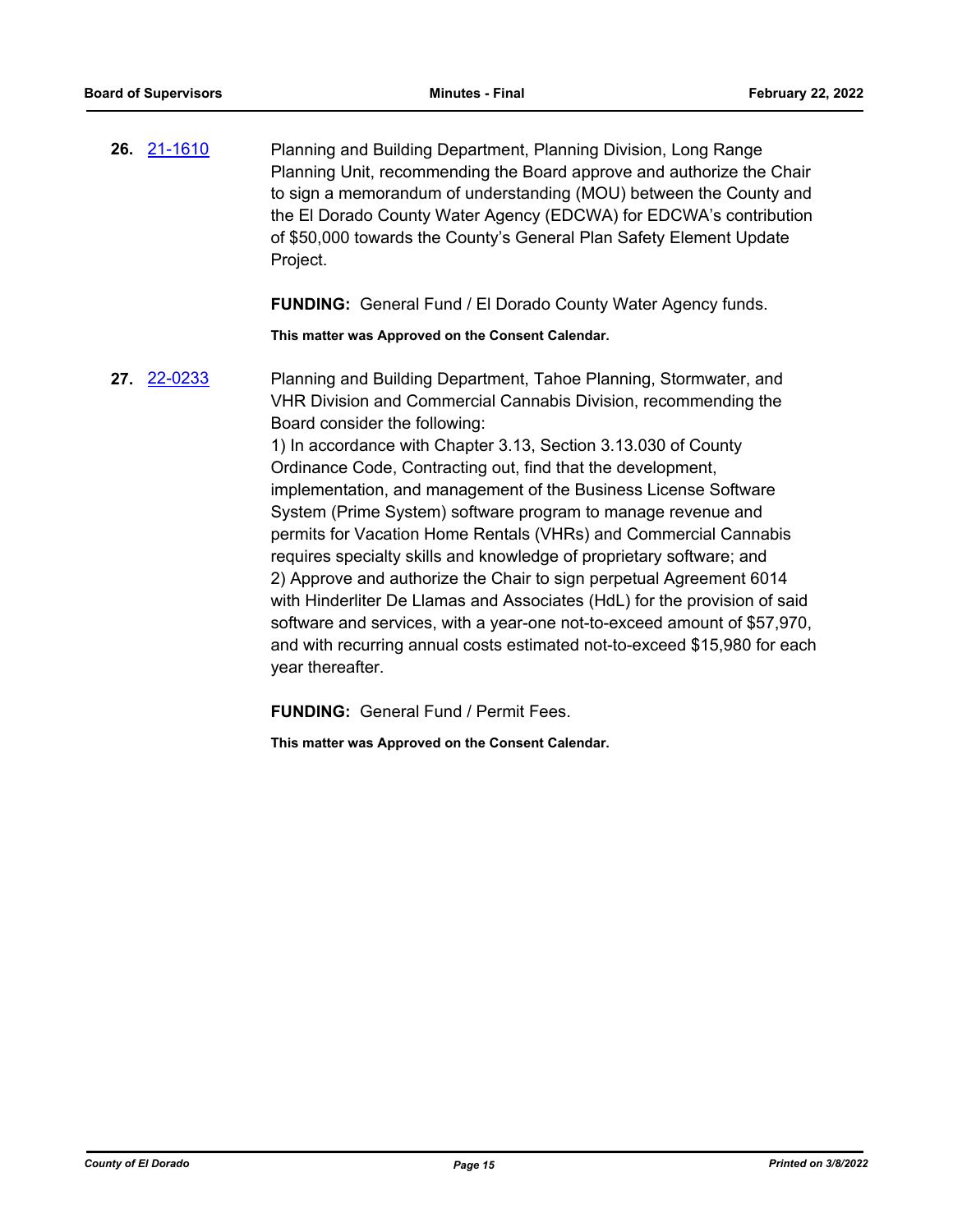#### **LAW AND JUSTICE - CONSENT ITEMS**

**28.** [21-1957](http://eldorado.legistar.com/gateway.aspx?m=l&id=/matter.aspx?key=30853) Probation Department recommending the Board consider the following: 1) Approve and authorize the Chair to sign Memorandum of Understanding (MOU) (FENIX Contracts 6252 and 6254) between Placerville Police Department, South Lake Tahoe Police Department, and El Dorado County Probation Department for "Managing the Effects of Public Safety Realignment Enforcement Operations Program." This agreement is for a term beginning upon full execution of the MOU and expiring on June 30, 2022, for a not to exceed amount of \$20,000; and 2) Authorize the Purchasing Agent, or designee, to execute further documents relating to Memorandum of Understanding 6252 and 6254, including amendments which do not increase the maximum dollar amount or term of the Agreement, contingent upon approval by County Counsel and Risk Management.

> **FUNDING:** Community Corrections Funding (Public Safety Realignment  $-$  AB109).

**This matter was Approved on the Consent Calendar.**

**29.** [22-0169](http://eldorado.legistar.com/gateway.aspx?m=l&id=/matter.aspx?key=31070) Sheriff's Office recommending the Board approve and authorize the Chair to sign a Governing Body Resolution **028-2022** for the FY 2021 Homeland Security Grant Program sub-granted through the California Governor's Office of Emergency Services for the period from September 1, 2021 through May 31, 2024.

**FUNDING:** Federal Grant Funds.

**Resolution 028-2022 was Adopted upon Approval of the Consent Calendar.**

**30.** [22-0170](http://eldorado.legistar.com/gateway.aspx?m=l&id=/matter.aspx?key=31071) Sheriff's Office and District Attorney recommending the Board approve and authorize the Chair to sign the Certifications and Assurances for the Edward Byrne Memorial Justice Assistance Grant Program Fiscal Year 2021 application in order to accept the grant award of \$15,480 to be utilized from October 1, 2020 through September 30, 2022.

**FUNDING:** Edward Byrne Memorial Justice Assistance Grant Program.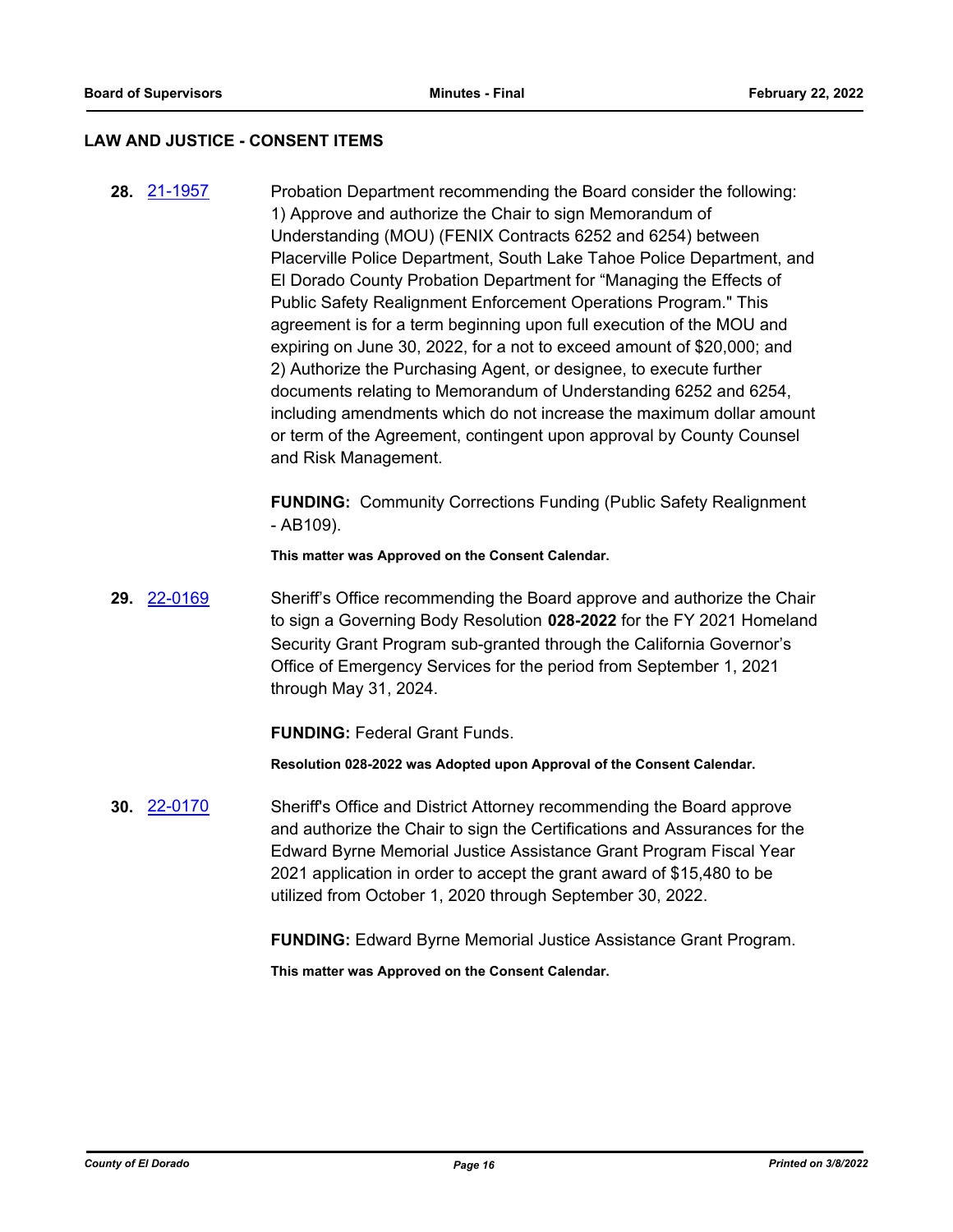**31. 22-0084** El Dorado County Sheriff's Office of Emergency Services recommending the Board find that a state of emergency continues to exist in El Dorado County as a result of the effects of the severe December 2021 storms throughout Northern California, significantly impacting El Dorado County bringing high winds, heavy snow, substantial precipitation, high and fast flowing streams, creeks and rivers which resulted in power outages and damages. (2/1/2022, Item 19)

## **FUNDING:** N/A

**This matter was Approved on the Consent Calendar.**

**32. 21-1396** El Dorado County Sheriff's Office of Emergency Services recommending the Board find that a state of emergency continues to exist in El Dorado County as a result of the extreme wildland fire known as the Caldor Fire. (Cont. 2/1/2022, Item 18)

## **FUNDING:** N/A

**This matter was Approved on the Consent Calendar.**

## **END CONSENT CALENDAR**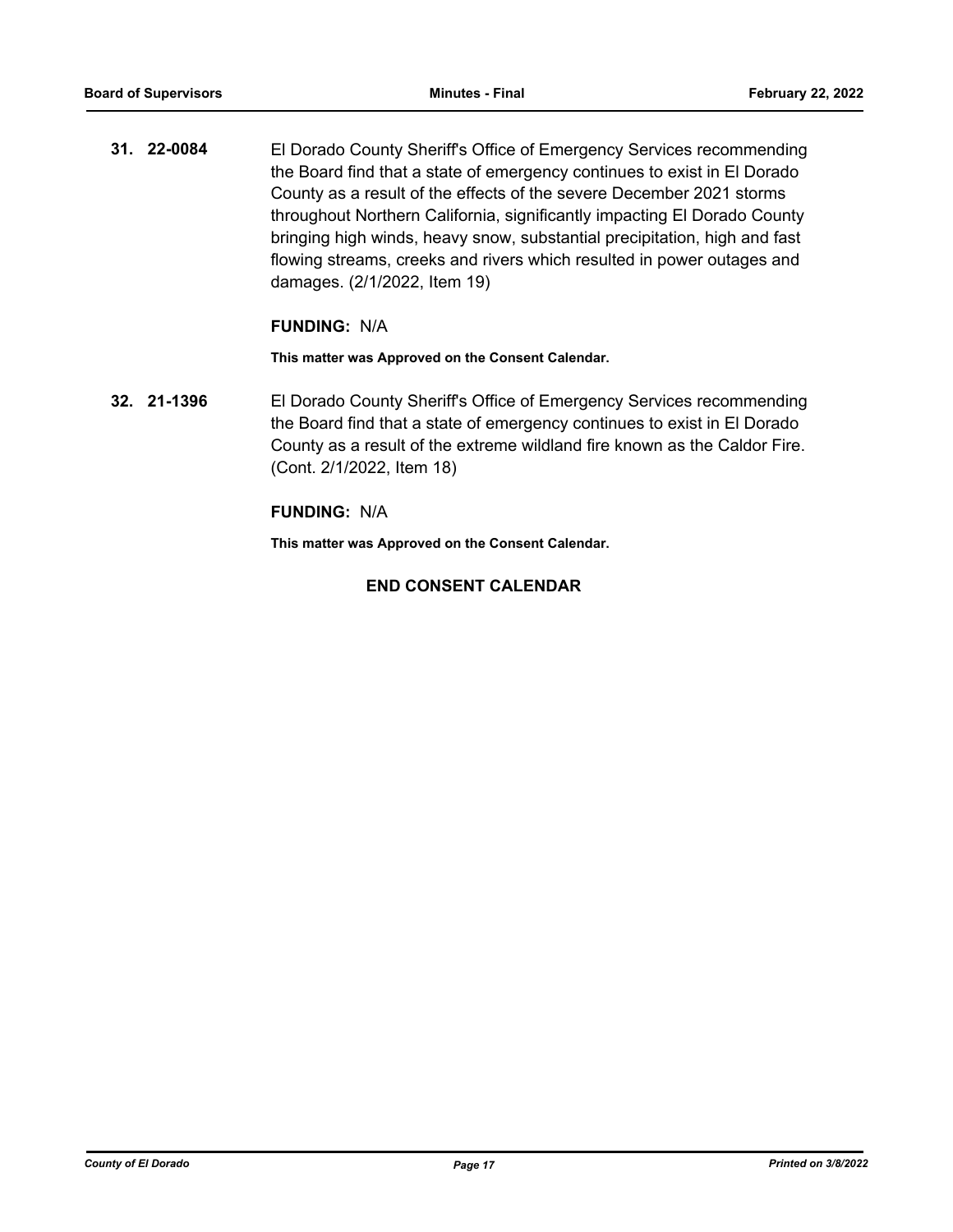#### **DEPARTMENT MATTERS (Items in this category may be called at any time)**

**33.** [22-0303](http://eldorado.legistar.com/gateway.aspx?m=l&id=/matter.aspx?key=31204) Chief Administrative Office recommending the Board: 1) Receive and file the attached Fiscal Year 2021-22 Mid-Year Budget Report and if needed provide direction to staff; and 2) Provide direction to the Chief Administrative Office to solicit requests from fire agencies and County departments for Transient Occupancy Tax funds to mitigate the impacts of tourism in Fiscal Year 2022-23.

**FUNDING:** Countywide Budget.

*Public Comment: K. Payne, G. Feiger, J. Gainsbourgh, C. Hasty*

**A motion was made by Supervisor Novasel, seconded by Supervisor Turnboo to: 1) Receive and file the attached Fiscal Year 2021-22 Mid-Year Budget Report; and**

**2) Direct staff to solicit requests from fire agencies, County departments and the Tahoe Transportation District for Transient Occupancy Tax funds to mitigate the impacts of tourism in Fiscal Year 2022-23.**

**Yes:** 5 - Novasel, Hidahl, Parlin, Thomas and Turnboo

#### **10:00 A.M. - TIME ALLOCATION (Items will not be heard prior to the time stated)**

**34.** [22-0294](http://eldorado.legistar.com/gateway.aspx?m=l&id=/matter.aspx?key=31195) Health and Human Services Agency recommending the Board receive and file a presentation from El Dorado Opportunity Knocks representatives and community participants on the first draft of the 5-Year Countywide Homeless Strategic Plan and give feedback to the draft plan.

#### **FUNDING:** N/A

*Public Comment: M. Dion-Perry, F. Porter, R. Marlette, K. Payne, L. Bennett-Cauchon, D. Wolfson, J. McGinnis, R. Michelson*

**The Board received and filed a presentation from El Dorado Opportunity Knocks representatives and community participants on the first draft of the 5-Year Countywide Homeless Strategic Plan and gave feedback to the draft plan.**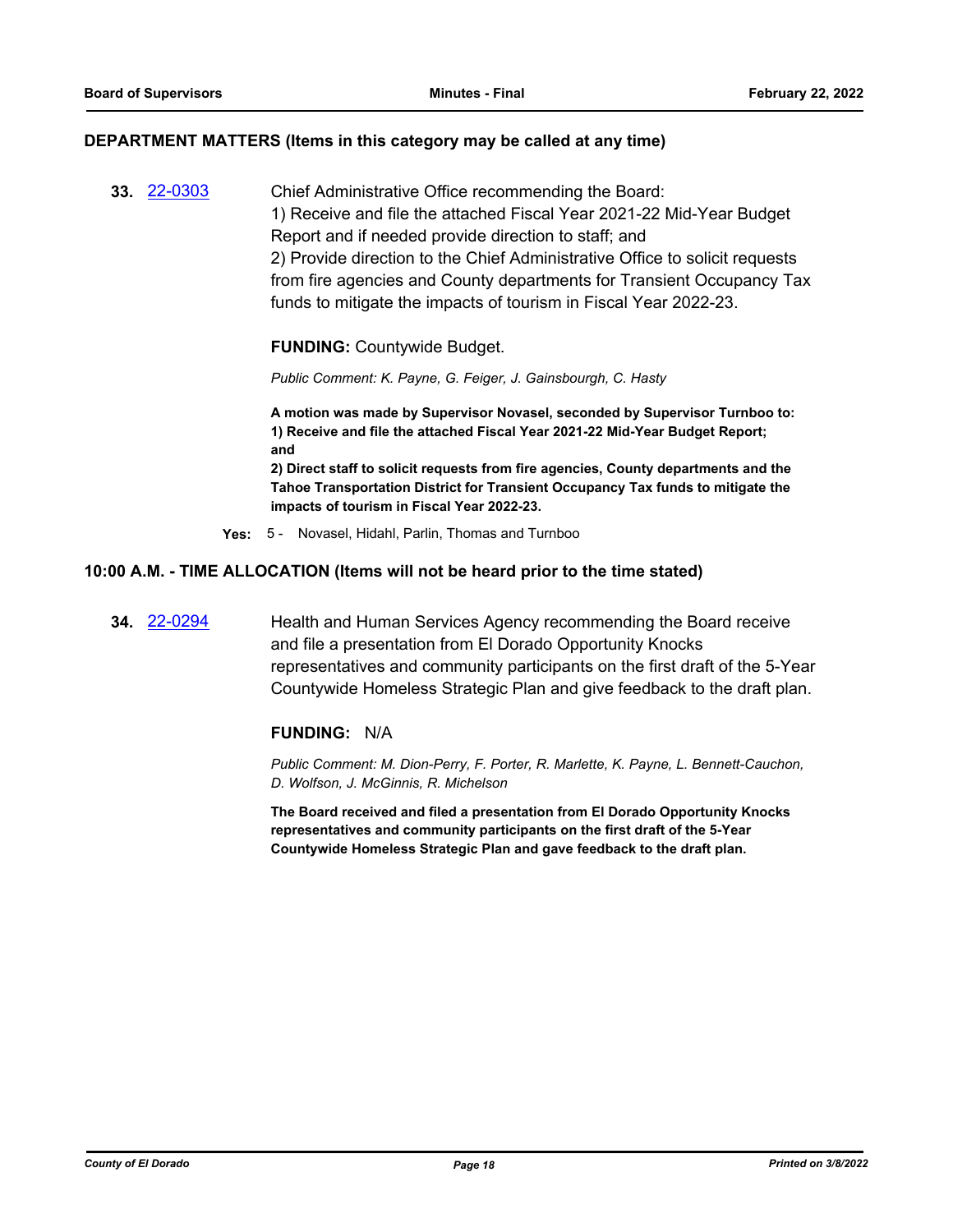## **1:00 P.M. - TIME ALLOCATION (Items will not be heard prior to the time stated)**

## **OPEN FORUM**

*Public Comment: J. Horne, J. Boswell, L. Bennett-Cauchon, M. Rodriguez, K. Payne, J. Connelly, G. Wick, V. Garmy, R. Michelson, T. Moore, L. Winters, J. Gainsbourgh, D. Wolfson, M. Lowder*

Open Forum is an opportunity for members of the public to address the Board of Supervisors on subject matter that is not on their meeting agenda and within their jurisdiction. Public comments during Open Forum are limited to three minutes per person. The Board Chair may limit public comment during Open Forum.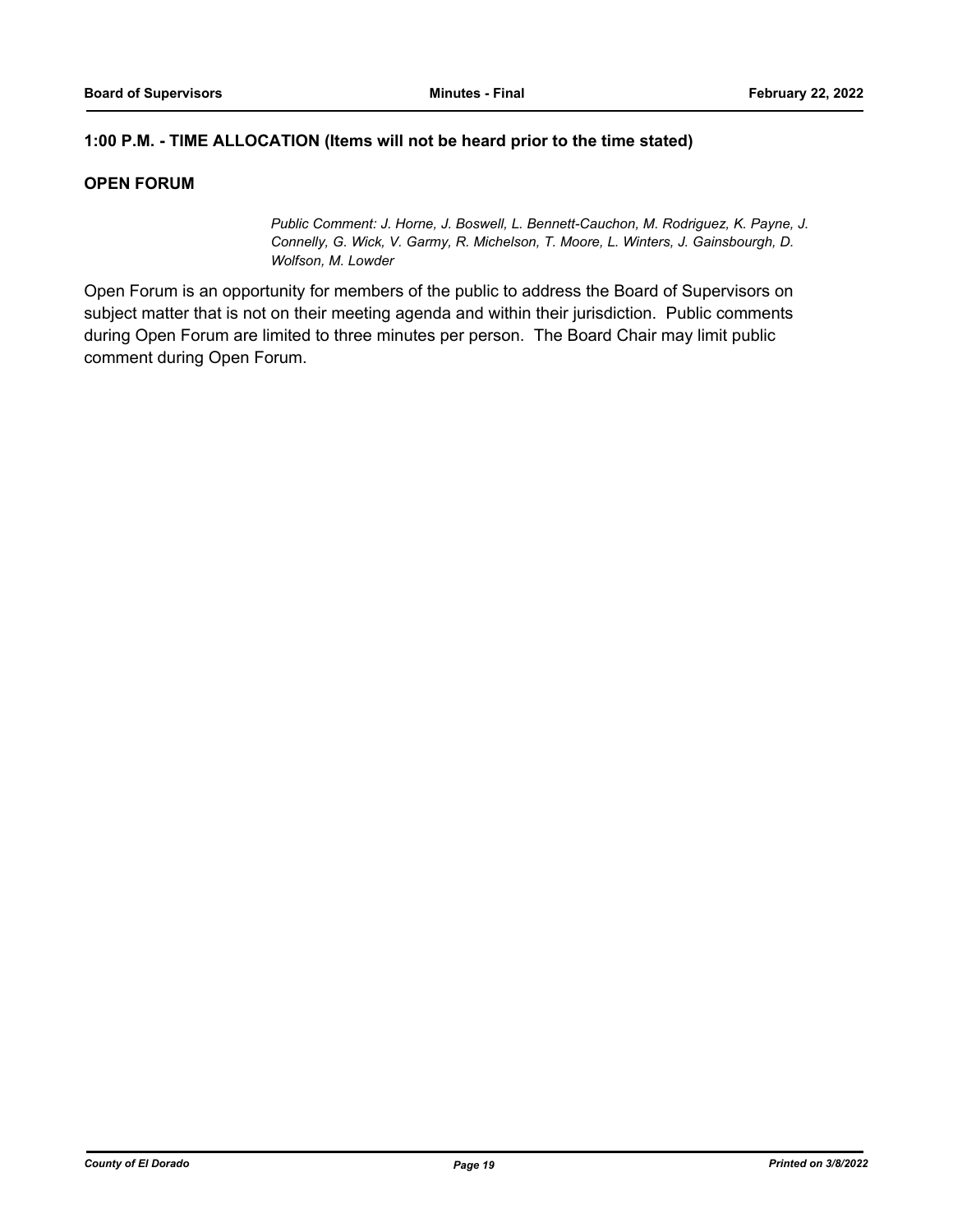#### **ITEMS TO/FROM SUPERVISORS (May be called at any time during the meeting)**

**Supervisor Hidahl reported on the following: El Dorado Hills Chamber of Commerce meeting. Tour of Rasmussen pond. Ribbon cutting ceremony. El Dorado Hills Area Planning Advisory Committee meeting. Waste Connections ribbon cutting ceremony. Behavioral Health focus group. John Adams Academy tour. Planning and Building monthly meeting. Director of Transportation meeting with Planning Commissioner. Pioneer Energy meeting.**

**Supervisor Turnboo reported on the following: Pioneer Fire District Board meeting. El Dorado Hills Chamber of Commerce meeting. El Dorado Hills Area Planning Advisory Committee meeting. County Counsel monthly meeting. Planning Commissioner meeting. John Adams Academy tour. Ride along - drainage issue in Cameron Park. Treasure Tax Collector meeting. Air Quality Director meeting. Director of Communications meeting. Utility District meeting. Congressional meeting. Constituent meetings.**

**Supervisor Thomas reported on the following: Camino hit and run incident. Community meeting in Camino. Tour of Pollock Pines motel. Behavioral Health focus group. Marshall Medical Center focus group. Diamond Springs and El Dorado Advisory Committee meeting. Two by Two meeting. Sacramento Area Council of Governments meeting.**

**Supervisor Novasel reported on the following: AT&T meeting. Grand Jury meeting. Planning Commissioner resignation. California State Association of California cabinet meeting. Staff meetings. Planning and Building Director meeting.**

**Supervisor Parlin reported on the following: American River Conservancy agreement update. Cool/Pilot Hill Fire Safe Council meeting. Henningston Lotus Park ribbon cutting ceremony. Behavioral Health focus group. El Dorado Opportunity Knocks meeting. Cool on-site meeting.**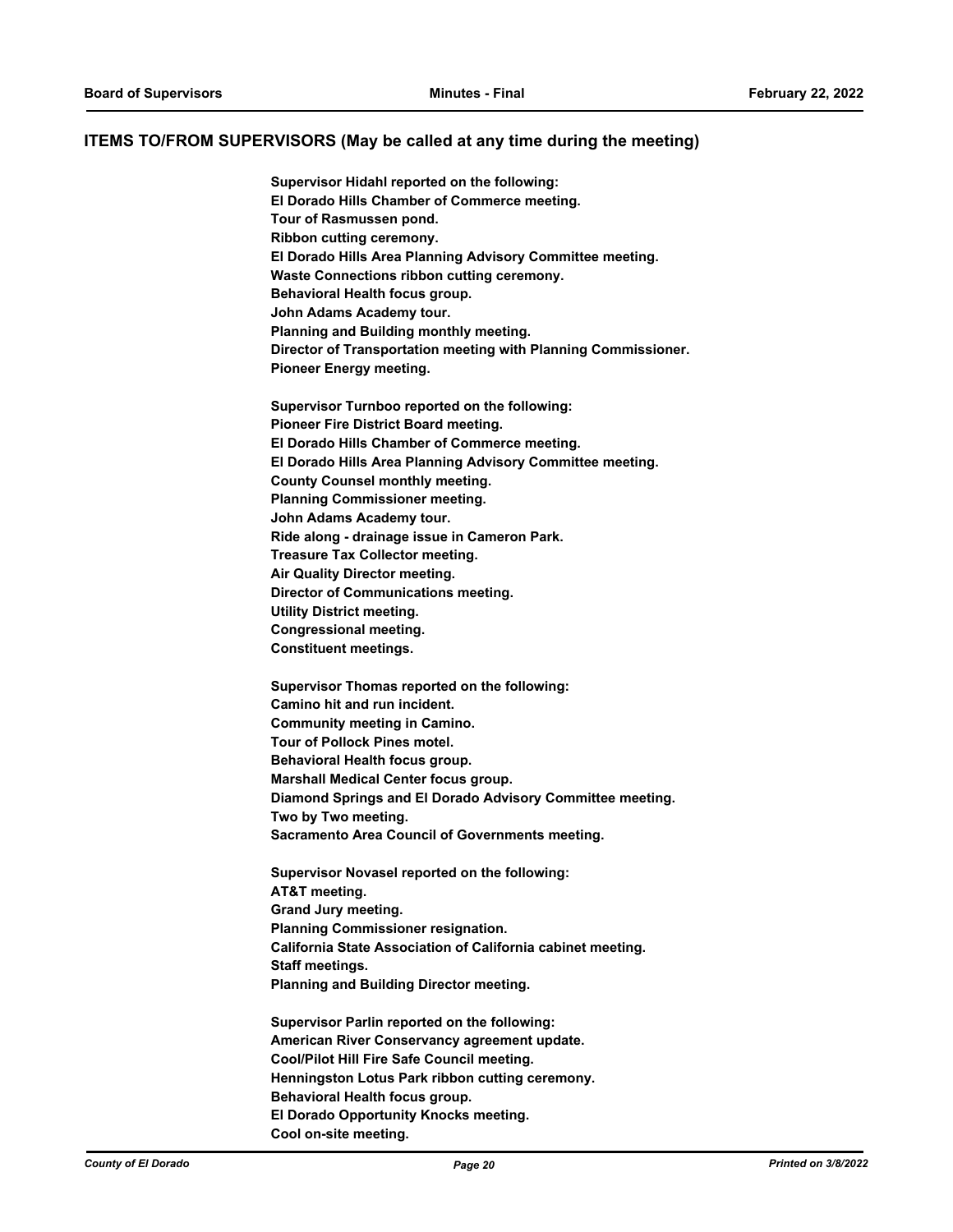**Two by Two Placerville meeting. Thanked everyone with today's meeting.**

## **CAO UPDATE (May be called at any time during the meeting)**

**Don Ashton, Chief Administrative Officer, reported on the following: Caldor Fire recovery efforts. Forest Service staff meeting.**

[22-0339](http://eldorado.legistar.com/gateway.aspx?m=l&id=/matter.aspx?key=31240) CAO Update (Caldor Fire - See Attachment)

## **ADJOURNED AT 5:19 P.M.**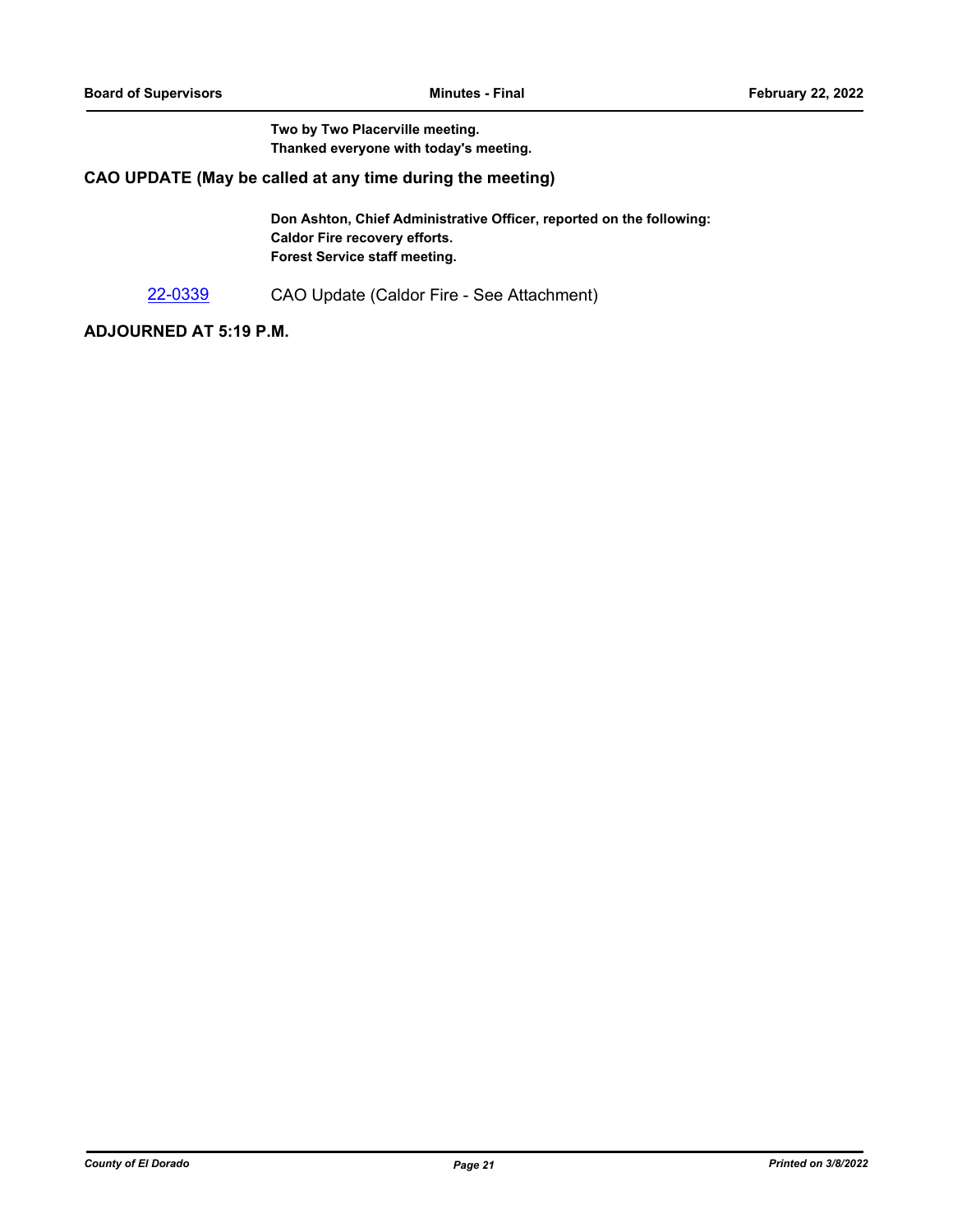## **ADDENDUM**

#### **DEPARTMENT MATTERS (Items in this category may be called at any time)**

**35.** [22-0317](http://eldorado.legistar.com/gateway.aspx?m=l&id=/matter.aspx?key=31218) Chief Administrative Office recommending the Board approve and authorize the Chair to sign the Intergovernmental Agreement between the Shingle Springs Band of Miwok Indians and El Dorado County for the entertainment center and parking expansion to the existing Red Hawk Casino parking structure.

**FUNDING:** Discretionary Tribe Funding.

*Public Comment: K. Payne, R. Michelson, A. Nevis*

**A motion was made by Supervisor Thomas, seconded by Supervisor Hidahl to Approve this matter.**

**Yes:** 5 - Novasel, Hidahl, Parlin, Thomas and Turnboo

## **CLOSED SESSION**

**36.** [22-0357](http://eldorado.legistar.com/gateway.aspx?m=l&id=/matter.aspx?key=31258) **Pursuant to Government Code Section 54957.6 - Conference with Labor Negotiator**: County Negotiator: Director of Human Resources and/or designee. Employee organizations: El Dorado County Employees' Association, Local 1, AFSCME Council 57 representing employees in the Supervisory, Professional, and General Bargaining Units; Operating Engineers Local No. 3 representing employees in the Trades & Crafts and Corrections Bargaining Units; El Dorado County Criminal Attorneys' Association representing employees in the Criminal Attorney Unit; El Dorado County Managers' Association representing employees in the Management Unit; Deputy Sheriff's Association representing employees in the Law Enforcement Unit; El Dorado County Probation Officers Association representing employees in the Probation Bargaining Unit; and El Dorado County Law Enforcement Management Association representing employees in the Law Enforcement Sworn Management Unit. (Est. Time: 30 Min.)

**No Action Reported. All five Supervisors participated.**